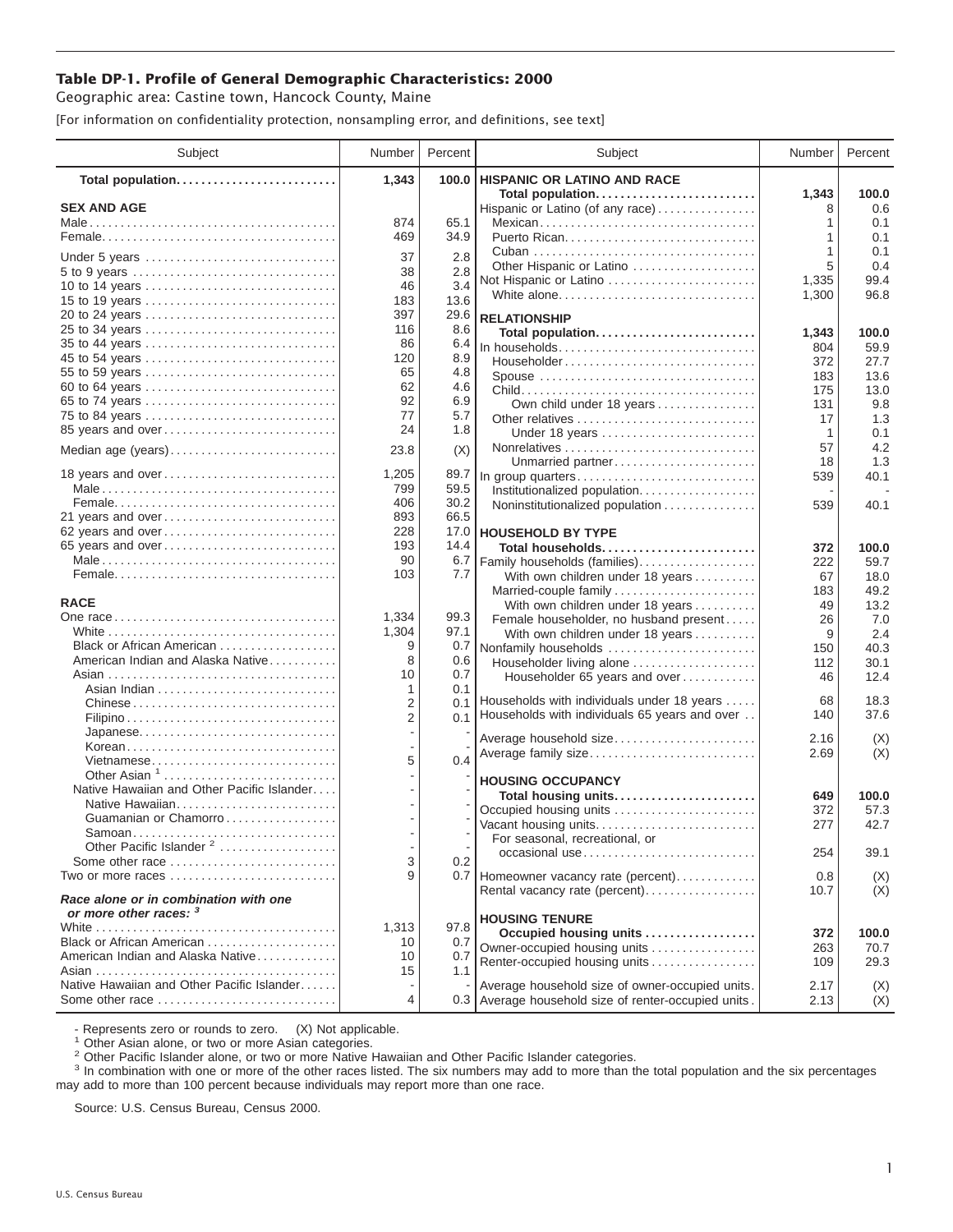## **Table DP-2. Profile of Selected Social Characteristics: 2000**

Geographic area: Castine town, Hancock County, Maine

[Data based on a sample. For information on confidentiality protection, sampling error, nonsampling error, and definitions, see text]

| Subject                                       | Number     | Percent      | Subject                                                             | Number         | Percent     |
|-----------------------------------------------|------------|--------------|---------------------------------------------------------------------|----------------|-------------|
| <b>SCHOOL ENROLLMENT</b>                      |            |              | <b>NATIVITY AND PLACE OF BIRTH</b>                                  |                |             |
| Population 3 years and over                   |            |              | Total population                                                    | 1,343          | 100.0       |
| enrolled in school                            | 728        |              |                                                                     | 1,256          | 93.5        |
| Nursery school, preschool                     | 9          | 1.2          | Born in United States                                               | 1,235          | 92.0        |
| Kindergarten                                  | 17         | 2.3          | State of residence                                                  | 468            | 34.8        |
| Elementary school (grades 1-8)                | 56         | 7.7          | Different state                                                     | 767            | 57.1        |
| High school (grades 9-12)                     | 17         | 2.3          | Born outside United States                                          | 21             | 1.6         |
| College or graduate school                    | 629        | 86.4         | Foreign born                                                        | 87             | 6.5         |
| <b>EDUCATIONAL ATTAINMENT</b>                 |            |              | Entered 1990 to March 2000<br>Naturalized citizen                   | 40<br>25       | 3.0<br>1.9  |
| Population 25 years and over                  | 642        | 100.0        |                                                                     | 62             | 4.6         |
| Less than 9th grade                           | 7          | 1.1          |                                                                     |                |             |
| 9th to 12th grade, no diploma                 | 6          | 0.9          | <b>REGION OF BIRTH OF FOREIGN BORN</b>                              |                |             |
| High school graduate (includes equivalency)   | 97         | 15.1         | Total (excluding born at sea)                                       | 87             | 100.0       |
| Some college, no degree                       | 137        | 21.3         |                                                                     | 13             | 14.9        |
| Associate degree                              | 24         | 3.7          |                                                                     | 19<br>1        | 21.8<br>1.1 |
| Bachelor's degree                             | 201        | 31.3         |                                                                     | $\overline{4}$ | 4.6         |
| Graduate or professional degree               | 170        | 26.5         |                                                                     | 21             | 24.1        |
| Percent high school graduate or higher        | 98.0       | (X)          | Northern America                                                    | 29             | 33.3        |
| Percent bachelor's degree or higher           | 57.8       | (X)          |                                                                     |                |             |
|                                               |            |              | <b>LANGUAGE SPOKEN AT HOME</b>                                      |                |             |
| <b>MARITAL STATUS</b>                         |            |              | Population 5 years and over                                         | 1,305          | 100.0       |
| Population 15 years and over                  | 1,220      | 100.0        | English only                                                        | 1,230          | 94.3        |
| Never married                                 | 674        | 55.2         | Language other than English<br>Speak English less than "very well"  | 75<br>28       | 5.7<br>2.1  |
| Now married, except separated                 | 418        | 34.3         |                                                                     | 12             | 0.9         |
| Separated                                     | 6          | 0.5          | Speak English less than "very well"                                 |                |             |
|                                               | 54<br>46   | 4.4<br>3.8   | Other Indo-European languages                                       | 40             | 3.1         |
|                                               | 68         | 5.6          | Speak English less than "very well"                                 | 27             | 2.1         |
|                                               | 35         | 2.9          | Asian and Pacific Island languages                                  |                | $\sim$      |
|                                               |            |              | Speak English less than "very well"                                 |                |             |
| <b>GRANDPARENTS AS CAREGIVERS</b>             |            |              | <b>ANCESTRY (single or multiple)</b>                                |                |             |
| Grandparent living in household with          |            |              | Total population                                                    | 1,343          | 100.0       |
| one or more own grandchildren under           |            |              | Total ancestries reported                                           | 1,506          | 112.1       |
| Grandparent responsible for grandchildren     |            |              |                                                                     | 27             | 2.0         |
|                                               |            |              |                                                                     | 5              | 0.4         |
| <b>VETERAN STATUS</b>                         |            |              |                                                                     | $\overline{2}$ | 0.1         |
| Civilian population 18 years and over         | 1,188      | 100.0        |                                                                     | 25             | 1.9         |
| Civilian veterans                             | 147        | 12.4         |                                                                     | 260            | 19.4<br>9.2 |
|                                               |            |              | French (except Basque) <sup>1</sup><br>French Canadian <sup>1</sup> | 123<br>37      | 2.8         |
| <b>DISABILITY STATUS OF THE CIVILIAN</b>      |            |              |                                                                     | 167            | 12.4        |
| NONINSTITUTIONALIZED POPULATION               |            |              |                                                                     |                |             |
| Population 5 to 20 years<br>With a disability | 449<br>30  | 100.0<br>6.7 |                                                                     | 2              | 0.1         |
|                                               |            |              |                                                                     | 249            | 18.5        |
| Population 21 to 64 years                     | 646        | 100.0        |                                                                     | 84             | 6.3         |
| With a disability<br>Percent employed         | 76<br>57.9 | 11.8         |                                                                     | 27             | 2.0         |
| No disability                                 | 570        | (X)<br>88.2  | Norwegian                                                           | 13             | 1.0         |
| Percent employed                              | 64.9       | (X)          |                                                                     | 64             | 4.8         |
| Population 65 years and over                  | 193        | 100.0        |                                                                     | 13             | 1.0         |
| With a disability                             | 53         | 27.5         | $Scott$ -Irish                                                      | 50             | 3.7         |
|                                               |            |              |                                                                     | 109            | 8.1         |
| <b>RESIDENCE IN 1995</b>                      |            |              |                                                                     |                |             |
| Population 5 years and over                   | 1,305      | 100.0        | Subsaharan African                                                  |                |             |
| Same house in 1995                            | 467        | 35.8         |                                                                     | 27             | 2.0         |
| Different house in the U.S. in 1995           | 741        | 56.8         |                                                                     | 3              | 0.2         |
| Same county                                   | 120        | 9.2          | United States or American                                           |                |             |
|                                               | 621<br>308 | 47.6<br>23.6 |                                                                     | 61<br>12       | 4.5<br>0.9  |
| Different state                               | 313        | 24.0         | West Indian (excluding Hispanic groups)                             | 9              | 0.7         |
| Elsewhere in 1995                             | 97         | 7.4          | Other ancestries                                                    | 137            | 10.2        |
|                                               |            |              |                                                                     |                |             |

-Represents zero or rounds to zero. (X) Not applicable. 1 The data represent a combination of two ancestries shown separately in Summary File 3. Czech includes Czechoslovakian. French includes Alsatian. French Canadian includes Acadian/Cajun. Irish includes Celtic.

Source: U.S. Bureau of the Census, Census 2000.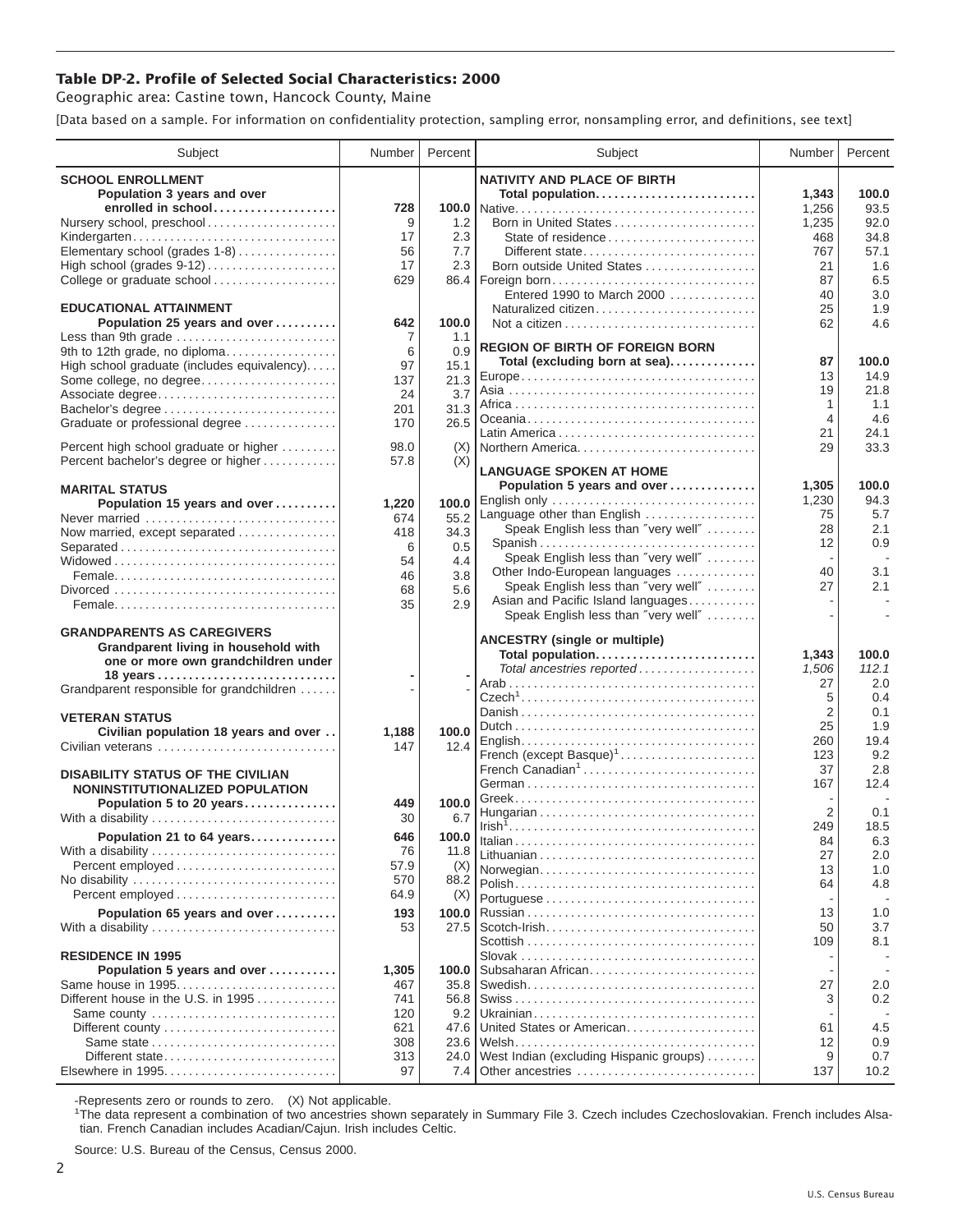## **Table DP-3. Profile of Selected Economic Characteristics: 2000**

Geographic area: Castine town, Hancock County, Maine [Data based on a sample. For information on confidentiality protection, sampling error, nonsampling error, and definitions, see text]

| Subject                                                                                                                           | Number         | Percent | Subject                                                                                | Number         | Percent |
|-----------------------------------------------------------------------------------------------------------------------------------|----------------|---------|----------------------------------------------------------------------------------------|----------------|---------|
| <b>EMPLOYMENT STATUS</b>                                                                                                          |                |         | <b>INCOME IN 1999</b>                                                                  |                |         |
| Population 16 years and over                                                                                                      | 1,219          | 100.0   | Households                                                                             | 374            | 100.0   |
| In labor force                                                                                                                    | 703            | 57.7    |                                                                                        | 39             | 10.4    |
| Civilian labor force                                                                                                              | 686            |         |                                                                                        | 10             | 2.7     |
| Employed                                                                                                                          | 676            |         |                                                                                        | 32             | 8.6     |
|                                                                                                                                   | 10             |         | $0.8$   \$25,000 to \$34,999                                                           | 59             | 15.8    |
| Percent of civilian labor force                                                                                                   | 1.5            | (X)     | $\frac{1}{2}$ \$35,000 to \$49,999                                                     | 67             | 17.9    |
|                                                                                                                                   | 17             |         | 1.4 $\frac{1550,000 \text{ to } $74,999 \dots  \dots  \dots  \dots  }$                 | 60             | 16.0    |
| Not in labor force                                                                                                                | 516            |         |                                                                                        | 42             | 11.2    |
| Females 16 years and over                                                                                                         | 402            | 100.0   | \$100,000 to \$149,999                                                                 | 49             | 13.1    |
| In labor force                                                                                                                    | 232            | 57.7    | \$150,000 to \$199,999                                                                 | 5              | 1.3     |
| Civilian labor force                                                                                                              | 232            | 57.7    | \$200,000 or more                                                                      | 11             | 2.9     |
| Employed                                                                                                                          | 225            | 56.0    | Median household income (dollars)                                                      | 46,250         | (X)     |
|                                                                                                                                   |                |         |                                                                                        |                |         |
| Own children under 6 years                                                                                                        | 54             | 100.0   | With earnings                                                                          | 280            | 74.9    |
| All parents in family in labor force                                                                                              | 23             | 42.6    | Mean earnings (dollars) <sup>1</sup>                                                   | 46,328         | (X)     |
| <b>COMMUTING TO WORK</b>                                                                                                          |                |         | With Social Security income                                                            | 136            | 36.4    |
| Workers 16 years and over                                                                                                         | 663            | 100.0   | Mean Social Security income $(dollars)^1$                                              | 14,580         | (X)     |
| Car, truck, or van - - drove alone                                                                                                | 308            | 46.5    | With Supplemental Security Income                                                      | 3              | 0.8     |
| Car, truck, or van - - carpooled                                                                                                  | 71             | 10.7    | Mean Supplemental Security Income                                                      |                |         |
| Public transportation (including taxicab)                                                                                         | $\overline{1}$ |         | $\text{(dollars)}^1 \dots \dots \dots \dots \dots \dots \dots \dots \dots \dots \dots$ | 6,000          | (X)     |
|                                                                                                                                   | 215            | 32.4    | 0.2 With public assistance income                                                      | 3              | 0.8     |
| Other means                                                                                                                       | 26             |         | Mean public assistance income $(dollars)^1 \ldots$ .                                   | 833            | (X)     |
| Worked at home                                                                                                                    | 42             | 6.3     | 3.9 With retirement income<br>Mean retirement income $(dollars)1$                      | 117            | 31.3    |
| Mean travel time to work $(minutes)^1$                                                                                            | 13.0           | (X)     |                                                                                        | 25,889         | (X)     |
|                                                                                                                                   |                |         | Families                                                                               | 220            | 100.0   |
| <b>Employed civilian population</b>                                                                                               |                |         | Less than \$10,000                                                                     | 7              | 3.2     |
| 16 years and over                                                                                                                 | 676            |         |                                                                                        | 3              | 1.4     |
| <b>OCCUPATION</b>                                                                                                                 |                |         | \$15,000 to \$24,999                                                                   | $\overline{7}$ | 3.2     |
| Management, professional, and related                                                                                             |                |         | \$25,000 to \$34,999                                                                   | 33             | 15.0    |
| occupations                                                                                                                       | 252            |         |                                                                                        | 34             | 15.5    |
| Service occupations                                                                                                               | 172            |         |                                                                                        | 44             | 20.0    |
| Sales and office occupations                                                                                                      | 106            |         |                                                                                        | 32             | 14.5    |
| Farming, fishing, and forestry occupations                                                                                        | 12             |         |                                                                                        | 49             | 22.3    |
| Construction, extraction, and maintenance                                                                                         |                |         | \$150,000 to \$199,999                                                                 | 5              | 2.3     |
| occupations                                                                                                                       | 42             |         |                                                                                        | 6              | 2.7     |
| Production, transportation, and material moving                                                                                   |                |         | Median family income (dollars)                                                         | 65,500         | (X)     |
| occupations                                                                                                                       | 92             | 13.6    |                                                                                        |                |         |
|                                                                                                                                   |                |         | Per capita income $(dollars)1$                                                         | 20,078         | (X)     |
| <b>INDUSTRY</b>                                                                                                                   |                |         | Median earnings (dollars):                                                             |                |         |
| Agriculture, forestry, fishing and hunting,                                                                                       |                |         | Male full-time, year-round workers                                                     | 36,250         | (X)     |
|                                                                                                                                   | 15             | 2.2     | Female full-time, year-round workers                                                   | 30,893         | (X)     |
|                                                                                                                                   | 25             | 3.7     |                                                                                        | Number         | Percent |
| Manufacturing                                                                                                                     | 17             | 2.5     |                                                                                        | below          | below   |
| Wholesale trade                                                                                                                   | 7              | 1.0     |                                                                                        | poverty        | poverty |
| Transportation and warehousing, and utilities                                                                                     | 38             | 5.6     | Subject                                                                                | level          | level   |
|                                                                                                                                   | 28             | 4.1     |                                                                                        |                |         |
| Finance, insurance, real estate, and rental and                                                                                   | 31             | 4.6     |                                                                                        |                |         |
|                                                                                                                                   | 28             | 4.1     | <b>POVERTY STATUS IN 1999</b>                                                          |                |         |
| $leasing \ldots \ldots \ldots \ldots \ldots \ldots \ldots \ldots \ldots \ldots$<br>Professional, scientific, management, adminis- |                |         | Families                                                                               | 7              | 3.2     |
| trative, and waste management services                                                                                            | 38             | 5.6     | With related children under 18 years                                                   | $\overline{7}$ | 11.5    |
| Educational, health and social services                                                                                           | 313            | 46.3    | With related children under 5 years                                                    | 1              | 3.7     |
| Arts, entertainment, recreation, accommodation                                                                                    |                |         | Families with female householder, no                                                   |                |         |
| and food services                                                                                                                 | 99             | 14.6    | husband present                                                                        | 4              | 18.2    |
| Other services (except public administration)                                                                                     | 14             | 2.1     | With related children under 18 years                                                   | 4              | 57.1    |
| Public administration                                                                                                             | 23             | 3.4     | With related children under 5 years                                                    |                |         |
|                                                                                                                                   |                |         |                                                                                        |                |         |
| <b>CLASS OF WORKER</b>                                                                                                            |                |         | Individuals                                                                            | 98             | 12.0    |
| Private wage and salary workers                                                                                                   | 432            |         | 63.9 18 years and over                                                                 | 84             | 12.2    |
| Government workers                                                                                                                | 186            | 27.5    | 65 years and over                                                                      | 9              | 4.7     |
| Self-employed workers in own not incorporated                                                                                     |                |         | Related children under 18 years                                                        | 14             | 10.9    |
|                                                                                                                                   | 56             | 8.3     | Related children 5 to 17 years                                                         | 10             | 11.0    |
| Unpaid family workers                                                                                                             | 2              |         | 0.3 Unrelated individuals 15 years and over                                            | 75             | 34.2    |

-Represents zero or rounds to zero. (X) Not applicable.

<sup>1</sup>If the denominator of a mean value or per capita value is less than 30, then that value is calculated using a rounded aggregate in the numerator. See text.

Source: U.S. Bureau of the Census, Census 2000.